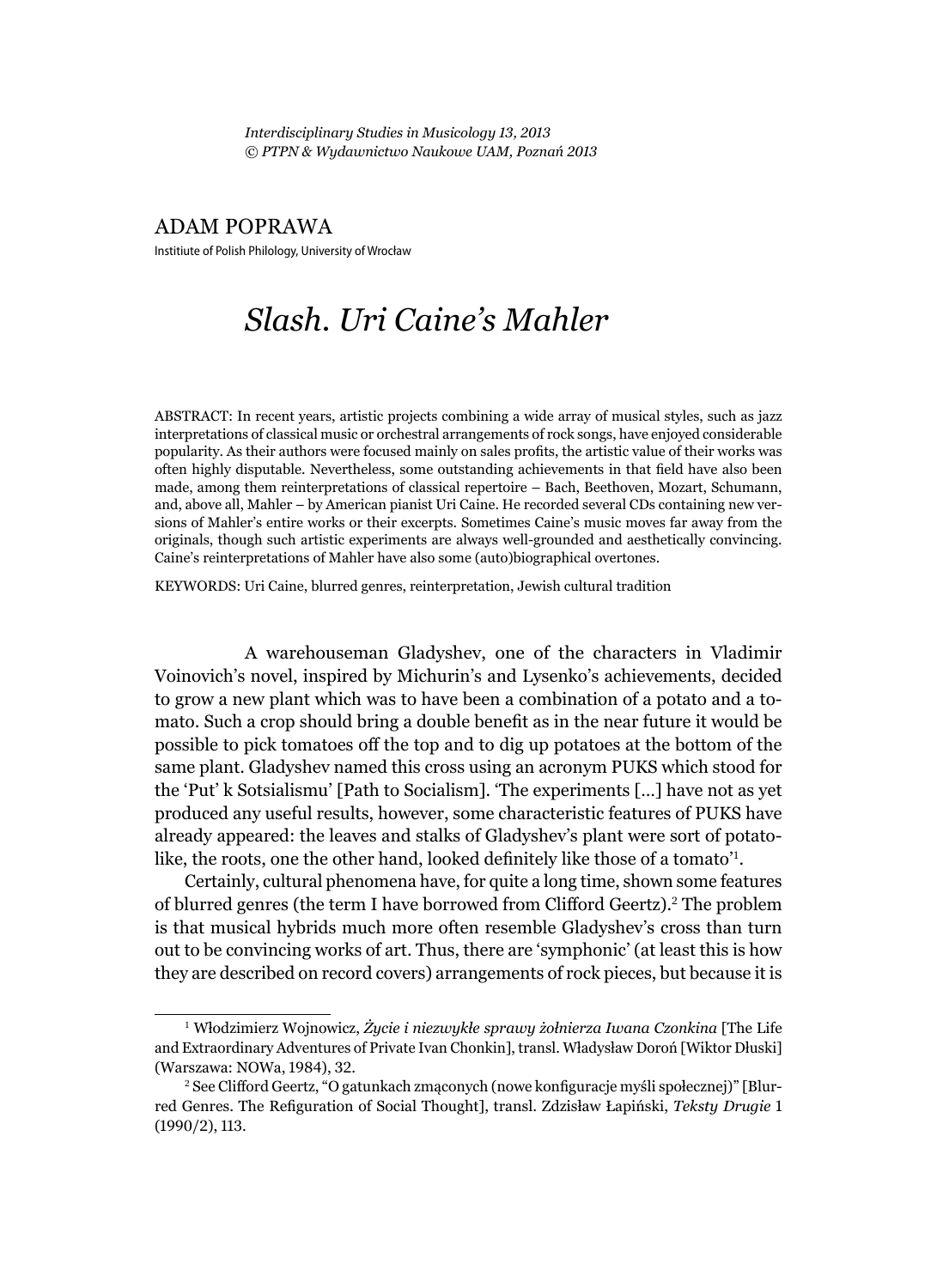often a rather unsophisticated melody that becomes the object of musical reworking, the use of orchestra merely reveals and magnifies the original simplicity. It is difficult to believe that such undertakings are not ironic in principle. Outstanding musical achievements, for example the Beatles' songs, can also become objects of reinterpretation. They were worked on by no mean violinist Vadim Brodski, and the result was an exceptionally unremarkable album entitled *Beatles Symphony*. Renée Fleming tries from time to time to sing jazz, but the resulting recordings are not among the best albums in her discography. The examples could be multiplied without difficulty.

 Of course, it is usually the economy (the expected sale of a high number of copies), and not the deepened aesthetics or at least a well thought out experiment, that underlies such phenomena. Even renowned record companies succumb to those tendencies, thereby affirming them. Not very long ago Deutsche Grammophon released the album *Drums 'n' chant* recorded by Martin Grubinger and the Benedictine monks of the Münsterschwarzach Abbey which combined Gregorian chant with a modern percussion set. Did anyone really believe that the point was, for example, to reconstruct hidden rhythmic structures of mediaeval plainsong?

Yet, it would be a one-sided view if we just made do with such a selection of examples, as there are also truly good works whose innovative character also consists in combining genres of different provenance. This musical intergenericity is thought out and accomplished in different ways. Komeda, Modern Jazz Quartet, Gershwin, the Beatles... Here the examples could, fortunately, also by multiplied. However, the purpose of drawing so much attention to those unsuccessful attempts was to show how negative is the context in which today's artists who cross musical borders have to work. For example Uri Caine.

This American jazz pianist has reinterpreted classical music many times, actually changing aesthetic principles subordinated to a specific undertaking. His recording of *Goldberg's Variations* spans a few centuries of the history of music and presents almost all today's musical genres. He rearranged Wagner's works for a very small group of musicians. His Mozart album, ingenious and diversified, is based on *Sonata in C major* (K. 545). Of special importance to Caine is Mahler, who inspired his three albums recorded for a German record company Winter & Winter. In 1997 the album *Urlicht*/*Primal Light* was released. The leader, playing the piano, was accompanied by Aaron Bensoussan – a Jewish cantor, Dave Douglas playing the trumpet, Josh Roseman on the trombone, Don Byron on the clarinet, and Dave Binney on the soprano saxophone. Caine engaged also musicians playing string instruments: a violinist Mark Feldman, a cellist Larry Gold and a bassist Michael Formanek. Apart from them, there were a vocalist Dean Bowman and Joey Baron playing percussion instruments. The whole project was complemented by the sounds generated by DJ Olive, sparingly and intelligently dispensed (which I hasten to emphasize). The object of Caine's reinterpretation were fragments of the *First*, *Second* and *Fifth* Symphonies, *Das Lied von der Erde*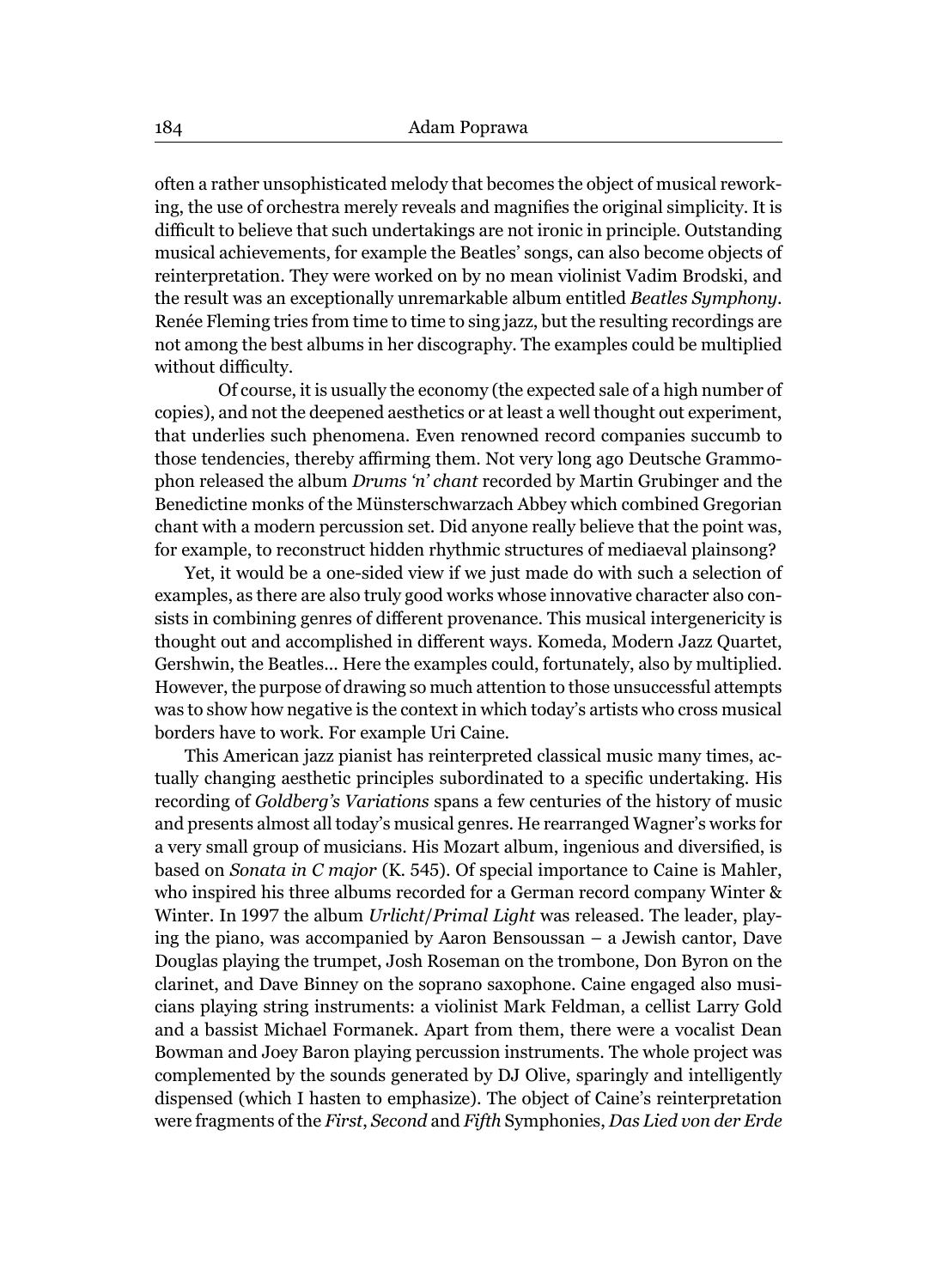and some titles selected from song cycles. Similar selection of compositions were presented during the festival in Toblach, but the group of performers was half the size of the one mentioned above. The recorded material filled a double live album entitled *Mahler in Toblach. I Went Out this Morning over the Countryside* (1999).

Next, in 2003 there was the album *Dark Flame.* This time Caine concentrated on songs (with the reservation that *Das Lied von der Erde* used in this recording is sometimes classified by mahlerologists as a symphony). Of the novelties of this recording I should point out here the presence of a gospel singer and Chinese singers and instrumentalists.

For the discography list to be complete, I shall mention three more titles. In 2005 a DVD record with a film about Mahler was released. The film *Ich bin der Welt abhanden gekommen/Detaching From the World* was directed by Franz Winter and it presents places and photographs connected with Mahler. It can be watched with a German commentary read by the director or with its English version translated by Richard Toop and read by Caine. The music comes from both of Caine's Mahler studio records and from the album *Wagner e Venezia* (one fragment). There is also a collection of Caine's variations (including some previously unreleased material) – *The Classical Variations*, recorded in 2007, which opens and closes with Mahler's music; apart from this, the record includes one more track inspired by Mahler. And finally *The Drummer Boy* (2011) – a selection of Mahler recordings from earlier albums.

Caine seeks the causes of his fascination with Mahler in the composer's biography: 'My interpretation of Mahler's works is rooted in his life. He grew up surrounded by Jewish culture. Being a Jew himself, he shared the fate of the whole Diaspora.  $[\ldots]$  Jewish tradition and culture is suffused with suffering. Of course, the music created by members of the Diaspora is not free of it either. That is why it is possible to find a common denominator for all music by artists of Jewish descent. However, in Mahler's works there are many direct references to our musical tradition.'<sup>3</sup>

In classical renditions of Mahler's music – which is after all very heterogeneous - Judaic elements may play different parts and be variously treated; it all depends on the conductor's conception of the work. Probably no other composer is so open to various interpretations, which has been in fact nicely proved by the history of recordings. However, despite the variety of possible effects, performers are always bound by the score. In case of Caine's music the situation is different as the score is above all an initial material – a point of departure. It is important to make it clear, however, that Mahler's original compositions (and works by other composers which the American artist performs) continue to be an inalienable point

<sup>3</sup> As cited in: Marek Romański, "Uri Caine: żywym i umarłym" [Uri Caine: to the living and the dead], *Jazz Forum* 36 (2001/7–8), 46.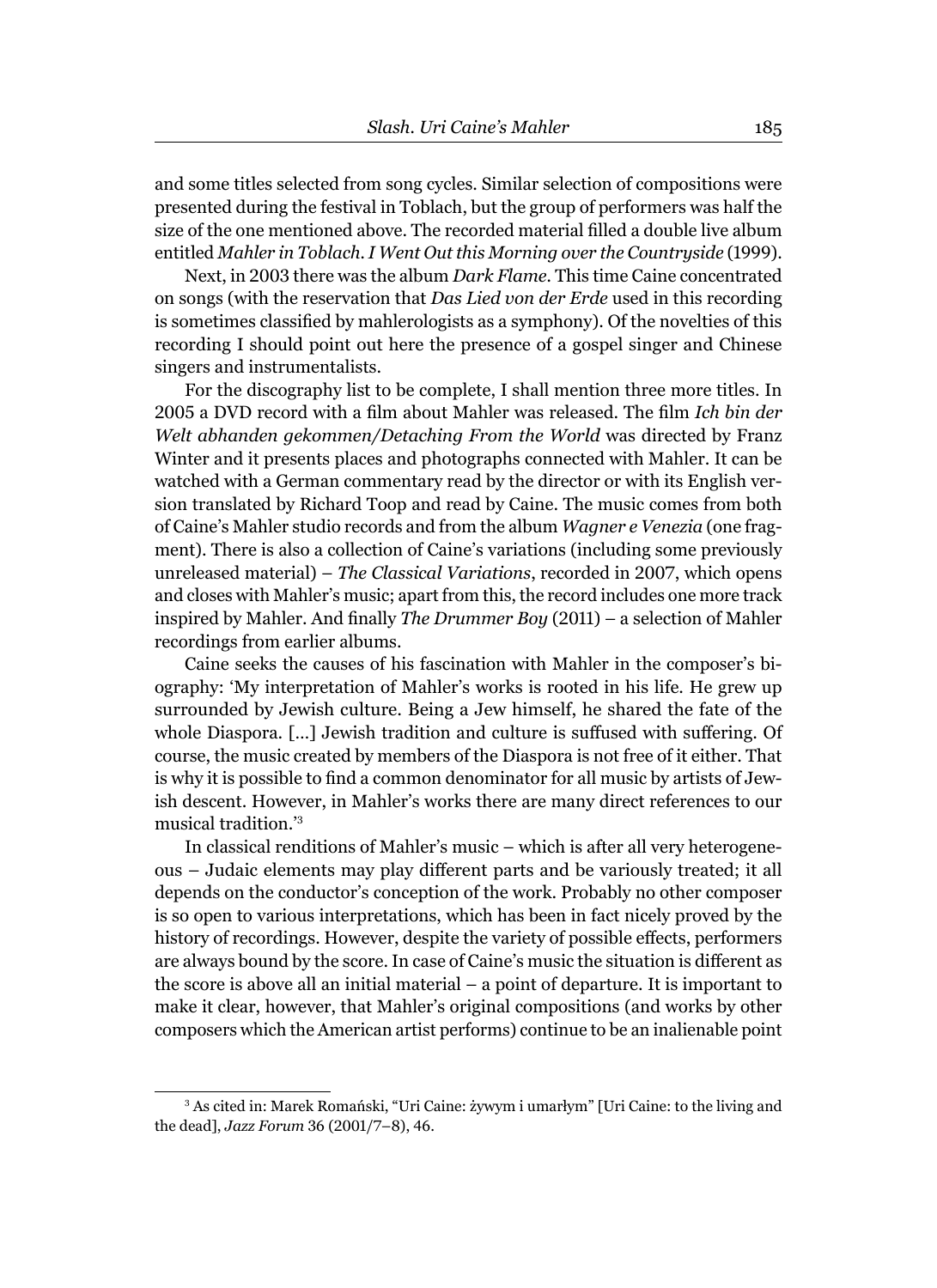of reference. The better and the more thoroughly the listener knows Mahler (or Bach, Beethoven or Schumann), the more fully he will understand Caine's music.

In Caine's recordings of Mahler's works Jewish motifs are emphasized, hence the participation of cantors and accentuation of klezmer sources.<sup>4</sup> However, Judaic reinterpretation of Mahler's music is not the sole intention of this contemporary artist. Caine interprets the music of the Austrian composer also through various jazz styles and through functional borrowings from other cultures. However, the fundamental tension that determines Caine's vision of Mahler's music arises from the combination of Jewish motifs and jazz. In the statement quoted above, the American artist pointed to Mahler's life as an important inspiration. One can assume (although it is listener's speculation, not a clear author's declaration) that in this way Caine suggests some autobiographical idea: in a sense that it is through Mahler that an artist born in 1956 defines himself as a participant of historic and cultural legacy and as a musician.

And here is where an intriguing question of attribution arises. The issue seems unsettled since the successive albums differ as to the formulation of the subject. For *Primal Light* it is Gustav Mahler and Uri Caine separated/linked with a slash. In case of the concert record the matter is the least problematic, as it is signed by The Uri Caine Ensemble. On *Dark Flame* there is a slash again, although this time Caine precedes Mahler. The fact is that this album includes probably (but how can it be measured?) the greatest number of seemingly radical departures, perhaps this is why Caine has put his name as the first one. The matter is, however, still open, regardless of the fact that all the pieces are signed 'Caine after Mahler'. According to the typology of intertextual forms put forward by Mieczysław Tomaszewski, compositions which are open to other texts can be divided dichotomously: 'Inclusive music manifests itself through quotations, allusions and reminiscences. Music that is called [...] exclusive – through *colleges* and *quodlibets*.<sup>'5</sup> Describing the latter Tomaszewski writes: 'There were two composers who at the turn of the 1°'h and 20<sup>t</sup> h century revived the technique of music that is patched up of heterogenic components. Mahler and Ives. Mahler in a fascinating way presented a successive *quodlibet* in his *First Symphon*y [although it was composed in 1888 – A. P.] […] In case of both of them coexistence predominates over coordination. It seems that their music heralded postmodernist 'being next to each other', which was so typical of the end of the last century.'<sup>6</sup> Certainly, Mahler is sometimes assumed

<sup>4</sup> See Peter Franklin, "Socio-political Landscapes: Reception and Biography", in: *The Cambridge Companion to Mahler*, ed. Jeremy Barham (Cambridge: Cambridge University Press, 2007), 10–12.

<sup>5</sup> See Mieczysław Tomaszewski, "Dzieło muzyczne w perspektywie intertekstualnej" [Musical work form intertextual perspective], in: *Intersemiotyczność. Literatura wobec innych sztuk (i odwrotnie)* [Intersemiotics. Literature towards other arts (and vice versa)], ed. Stanisław Balbus et al (Kraków: Universitas, 2004), 245–258.

<sup>6</sup> Ibid*.*, 255.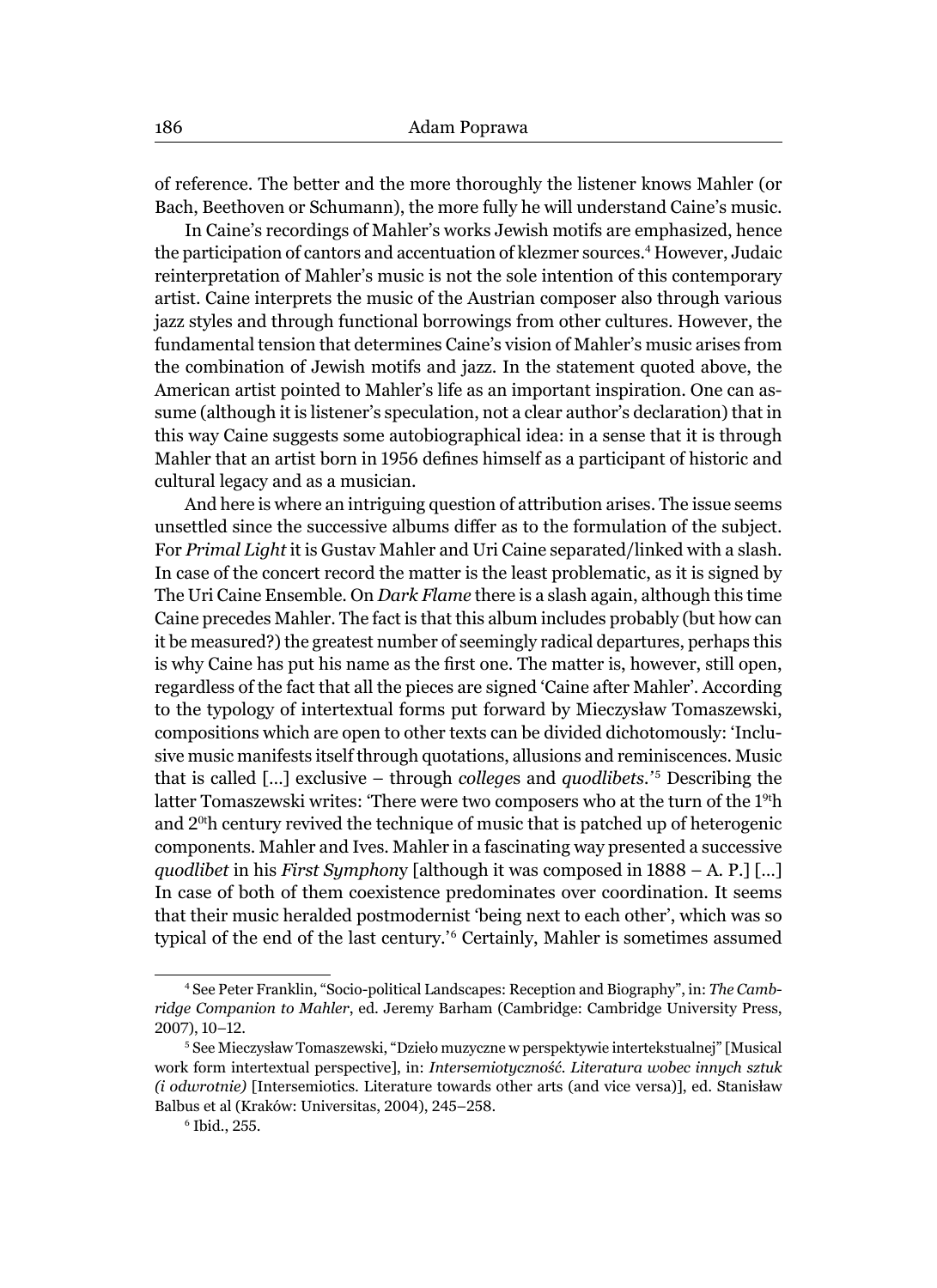to be the first postmodernist, the same epithet is used, almost on a regular basis, to describe Caine. However, it does not seem justified to categorize all Mahler's music played by Caine as exclusive. The diversity of components in Mahler's works is indeed recognizable, but it does not prevent today's listener from experiencing the impression of aesthetic cohesion. The coming of Mahler's time, heralded as early as in the 1960s in Bernstein's famous bon mot, indicates also a change in listeners' sensitivity and needs. Thus, Caine is neither an exclusivist, nor does he represent inclusive music, although in the case of the latter term the issue is still worth considering. We would, however, have to modify its definition. In one of the books that were fundamental to modern literary studies, Ryszard Nycz has put forward a concept of modernism as an incluse of postmodernism: 'For it looks somewhat as if modernism […] has been absorbed by »amorphous« postmodernism, retaining however the autonomous character of its modern spirit. So now, just like an incluse […], it cannot be dismissed, and it remains unshakably inside the postmodernist reality.'<sup>7</sup>

Could Caine be such an incluse of Mahler's? Certainly, more than anyone else. Taking into account all the ambiguity of postmodernism, all the terminological disputes and divergence of definitions  $- I$  would not be so sure that Cain is a postmodernist. If we agree to define (and this is, after all, quite a metaphorical definition) postmodernism as mourning for modernism  $-$  then certainly he is. If we accept intertextuality as a primary feature of postmodernism, then pointing to Caine as an example is also justified. If, however, postmodernism was to be described as aesthetics of exhaustion, then immediately there would arise a lot of doubts. Such aesthetics is not characteristic of Caine: as an argument, it is enough to mention the fact that, apart from the music of others, he also records his own compositions.

Let me remind you also about the participation of Jewish cantors. Not that I want to sacralize Caine's music, but the contribution of vocalists for whom singing remains a religious act is quite important. Thus, again: the cantor does not change the recording or the concert into a religious rite, nonetheless, thanks to their presence Caine's music sounds with regard to and becomes a part of existentially personalized tradition. Certainly, it is also possible to leave aside the cantor and the rest of the group so that any sphere of reference can be questioned. In any case, the matter is serious, as is Caine's whole musical undertaking. And never mind the fact that there are highly amusing ideas in his recordings as well.

Mahler, who today is described in a postmodernist way, was after all one of the most important exponents of modernism. The same is with Caine: for a postmodernist he is quite modern.

<sup>7</sup> See R. Nycz, *Język modernizmu. Prolegomena historycznoliterackie* [The language of modernism. Historical and literary prolegomena], (Wrocław: Wydawnictwo Leopoldinum, 1997), 39–42.